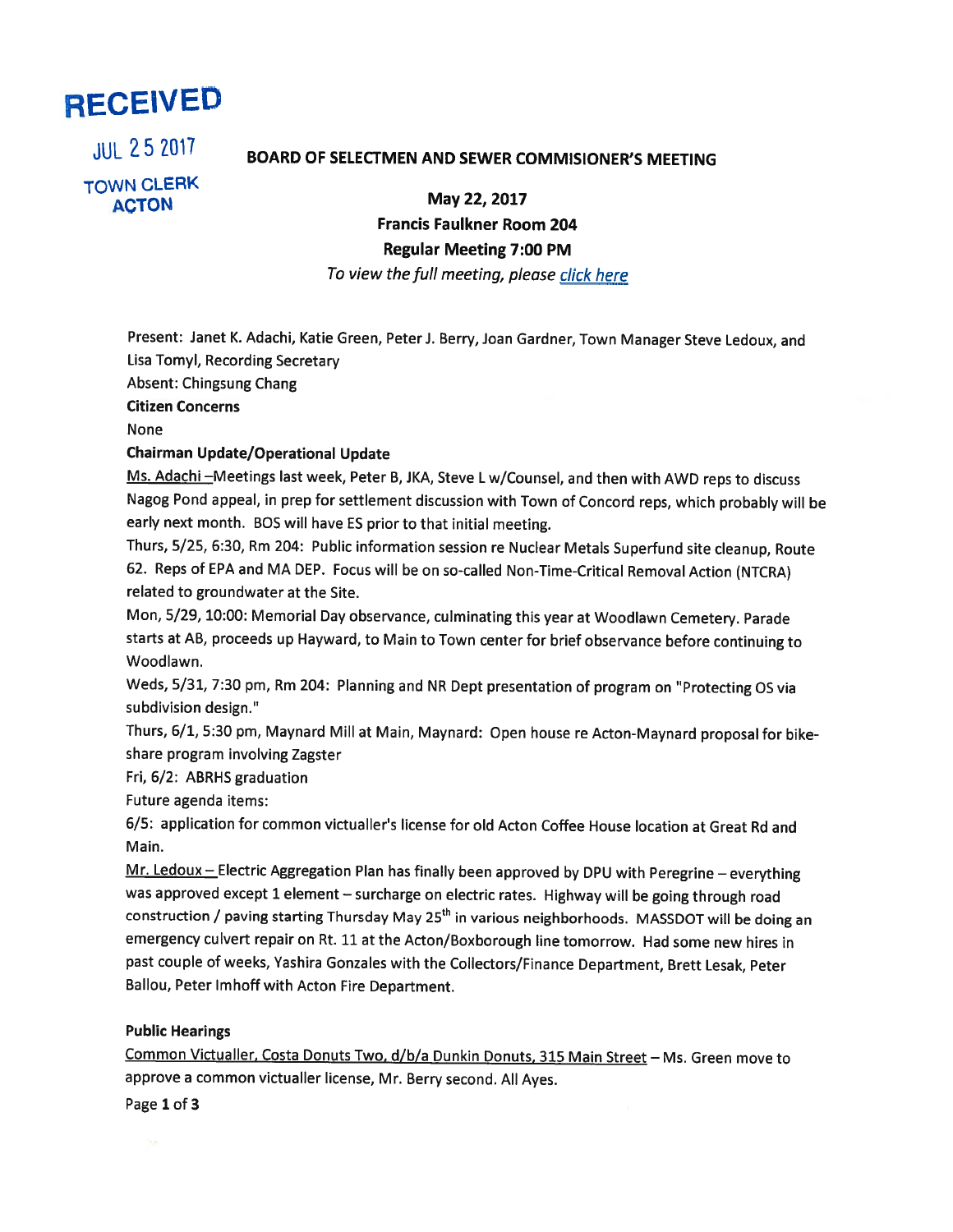SPSP 03/31/2017 - 467, 76 Powder Mill Road, Acton Ford - Molly Obendorf from Stamski and McNary presented the project overview. Selectmen assigned is Ms. Adachi. Owner is <sup>p</sup>lanning to expand the bay service area. Mr. Berry inquired about hazardous waste. Ms. Obendorf explained that it goes through <sup>a</sup> floor drain into <sup>a</sup> gas trap and into <sup>a</sup> containment system that is emptied (by <sup>a</sup> professional service) frequently. Ms. Obendorf stated that they will be adding vegetation screening. Ms. Green inquired about <sup>a</sup> sidewalk contribution —was there one in the past. Kristen Guichard, Senior Planner, stated it was unknown at this point, but could be as part of the conditions. Mr. Bertolami thought probably not, but the whole area is sidewalked. Would like to donate \$5000 to the sidewalk fund. Will contribute more when they do their larger addition. Feels as though there is <sup>p</sup>lenty of sidewalked area. Mr. Berry acknowledged the amount but would prefer <sup>a</sup> \$10,000. Mr. Bertolami agreed. Ms. Green moved to close hearing, Ms. Gardner second. All Ayes. Ms. Green moved to approve the SPSP, with the condition of adding <sup>a</sup> \$10,000.00 donation to the sidewalk fund, and not to connect drains to the sewer hookup, Ms. Gardner seconded. All Ayes. (4-0)

NARA Park Master Plan and Parking Fee Implementation — Cathy Fochtman presented the NARA Park Master Plan presentation to the Board and parking fee implementation to support hiring <sup>a</sup> second par<sup>k</sup> ranger during peak NARA beach hours on weekends. Parking facilities (for parking attendants) are located at the entrance of the lower lot and the upper lot setup with <sup>a</sup> portable tent and tables and chairs. Mr. Berry commented that the Community Preservation Committee would be happy to see the document for future consideration for funding. Concerned that residents have designated spaces. Ms. Adachi inquired about how you determine residents vs. non-resident. Ms. Fochtman explained that they will be asked to show ID and then implementing <sup>a</sup> sticker program (for residents).

Kim Kastens <sup>294</sup> Pope Road — questioned if Recreation would try to convince some of the vehicle riders could be convinced to become bicycle riders.

Terra Friedrichs, West Acton — Enterprise Fund — worried the Recreation department becoming <sup>a</sup> business. Access to parking spaces — hope to be <sup>a</sup> way for non-residents which the parking fee may get in the way and that (Recreation) come up with <sup>a</sup> <sup>p</sup>lan for free parking.

MS. Green moved to approve the Recreation Director implementing NARA Park Parking Sticker Program, Ms. Gardner seconded. All Ayes. UNANIMOUS

Gas Main Petition, Martin Street — Ms. Adachi read the public hearing notice. Jim Snyder-Grant, Half Moon Hill —Thanks the Board acknowledging the citizen letters. Debra Symes Couldn't understand the name from Mothers Out Front Ms. Green moved to approve the gas main petition for Martin Street, Mr. Berry second. <sup>3</sup> Ayes <sup>1</sup> Nay (Gardner)

Page 2 of 3